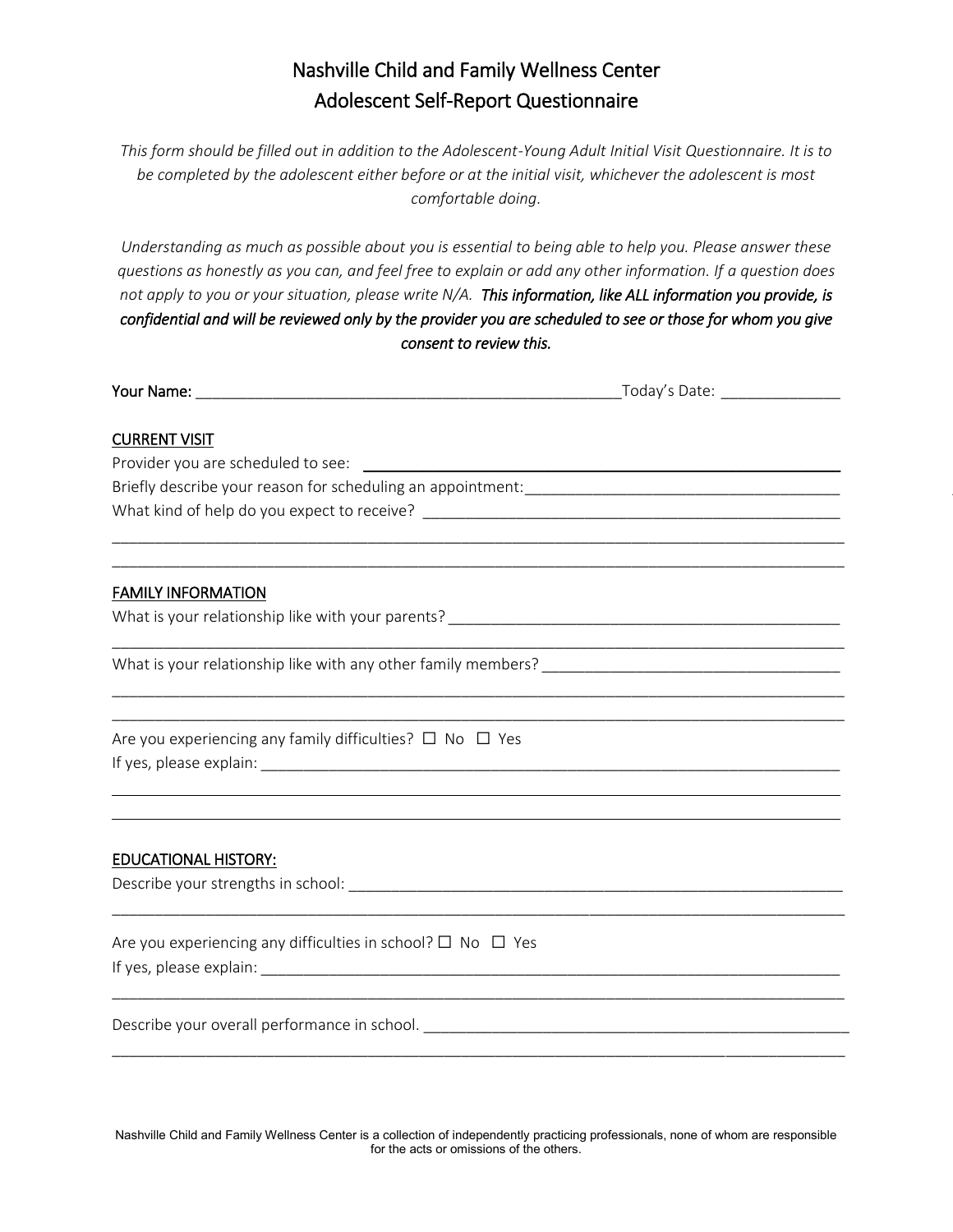#### MEDICAL AND MENTAL HEALTH HISTORY:

| Do you have any health problems at this time? $\Box$ No $\Box$ Yes |  |
|--------------------------------------------------------------------|--|
| If yes, please explain:                                            |  |

Has you previously seen a therapist or psychiatrist?  $\Box$  No  $\Box$  Yes If yes, when and what was your experience like?

Have you ever tried to kill yourself or engaged in self-harming behavior (i.e. cutting, head banging, other)? ☐ No ☐ Yes If yes, please explain: \_\_\_\_\_\_\_\_\_\_\_\_\_\_\_\_\_\_\_\_\_\_\_\_\_\_\_\_\_\_\_\_\_\_\_\_\_\_\_\_\_\_\_\_\_\_\_

\_\_\_\_\_\_\_\_\_\_\_\_\_\_\_\_\_\_\_\_\_\_\_\_\_\_\_\_\_\_\_\_\_\_\_\_\_\_\_\_\_\_\_\_\_\_\_\_\_\_\_\_\_\_\_\_\_\_\_\_\_\_\_\_\_\_\_\_\_\_\_\_\_\_\_\_\_\_\_\_\_\_\_\_\_\_

\_\_\_\_\_\_\_\_\_\_\_\_\_\_\_\_\_\_\_\_\_\_\_\_\_\_\_\_\_\_\_\_\_\_\_\_\_\_\_\_\_\_\_\_\_\_\_\_\_\_\_\_\_\_\_\_\_\_\_\_\_\_\_\_\_\_\_\_\_\_\_\_\_\_\_\_\_\_\_\_\_\_\_\_\_\_ \_\_\_\_\_\_\_\_\_\_\_\_\_\_\_\_\_\_\_\_\_\_\_\_\_\_\_\_\_\_\_\_\_\_\_\_\_\_\_\_\_\_\_\_\_\_\_\_\_\_\_\_\_\_\_\_\_\_\_\_\_\_\_\_\_\_\_\_\_\_\_\_\_\_\_\_\_\_\_\_\_\_\_\_\_\_

| Do you get regular exercise or play sports?<br>$\Box$ No $\Box$ Yes                                        |
|------------------------------------------------------------------------------------------------------------|
| Details:                                                                                                   |
| Do you feel that you are: $\Box$ Underweight $\Box$ Overweight $\Box$ Just right                           |
| Do you diet on a regular basis? $\Box$ No $\Box$ Yes                                                       |
| Are you currently in a relationship? $\Box$ No $\Box$ Yes                                                  |
| Are you sexually active? $\square$ No $\square$ Yes                                                        |
| If yes, any form(s) of contraception used are:                                                             |
| Have you ever been sexually, physically, verbally, or emotionally abused (include abuse by family and non- |
| family)? $\Box$ No $\Box$ Yes If Yes, please indicate at what age and by whom:                             |

#### Questions for females:

| Have you started your period yet? $\Box$ No $\Box$ Yes                |
|-----------------------------------------------------------------------|
| If yes, how old were you when you had your first period?              |
| First day of last menstrual period (LMP) was:                         |
| Any problems with your periods? $\Box$ No $\Box$ Yes If yes, explain: |

\_\_\_\_\_\_\_\_\_\_\_\_\_\_\_\_\_\_\_\_\_\_\_\_\_\_\_\_\_\_\_\_\_\_\_\_\_\_\_\_\_\_\_\_\_\_\_\_\_\_\_\_\_\_\_\_\_\_\_\_\_\_\_\_\_\_\_\_\_\_\_\_\_\_\_\_\_\_\_\_\_\_\_\_\_\_

#### SPEECH/LANGUAGE SECTION

Do you have trouble finding the exact words to say when speaking or writing?

 $\Box$  No  $\Box$  Yes If yes, how early?

Is it hard for you to follow complex directions?

 $\Box$  No  $\Box$  Yes If yes, how early?

Is it difficult for you to keep information in your memory long enough to complete a task? (i.e. a math problem, shopping list)

 $\Box$  No  $\Box$  Yes If yes, how early?

Do you have difficulty understanding jokes, humor, and figurative language?

 $\Box$  No  $\Box$  Yes If yes, how early?

Do you have difficulty interacting with others like starting a conversation, maintaining a conversation or ending a conversation?

 $\Box$  No  $\Box$  Yes If yes, how early?

Nashville Child and Family Wellness Center is a collection of independently practicing professionals, none of whom are responsible for the acts or omissions of the others.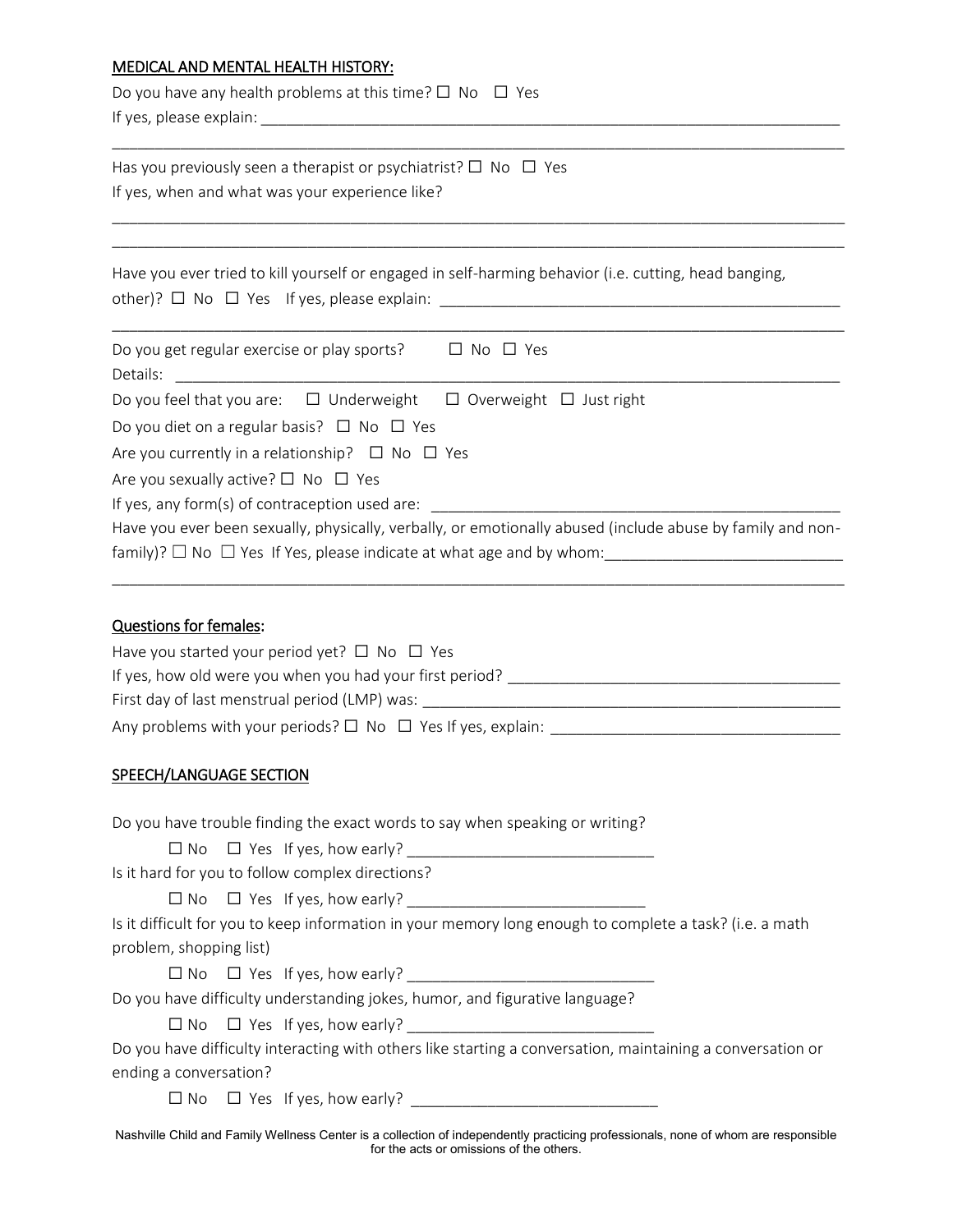Do you have difficulty keeping yourself organized?

#### **SOCIAL HISTORY:**

Please describe your friend group: The state of the state of the state of the state of the state of the state of the state of the state of the state of the state of the state of the state of the state of the state of the s

Are you having any problems with your friends?  $\square$  Yes  $\square$  No  $\square$  Possibly  $\square$  Not sure

Details: Details:

Please describe your current or past use of alcohol and/or drugs:\_\_\_\_\_\_\_\_\_\_\_\_\_\_\_\_\_\_\_\_\_\_\_\_\_\_\_\_\_\_\_\_\_\_\_

Do you have a job?  $\Box$  No  $\Box$  Yes If yes, describe:

What do you like to do in your free time?

List any major life stressors (e.g., death of family member, unemployment, major accident, house fire, crime victim, etc.) that you or your family has faced during your life and how old you were at the time:

Any other comments?

| REFERRAL INFORMATION                                                     |               |  |  |  |
|--------------------------------------------------------------------------|---------------|--|--|--|
| Referral Source:                                                         | Relationship: |  |  |  |
| May I contact them about your consultation with me? $\Box$ Yes $\Box$ No |               |  |  |  |
| Reason for Referral:                                                     |               |  |  |  |